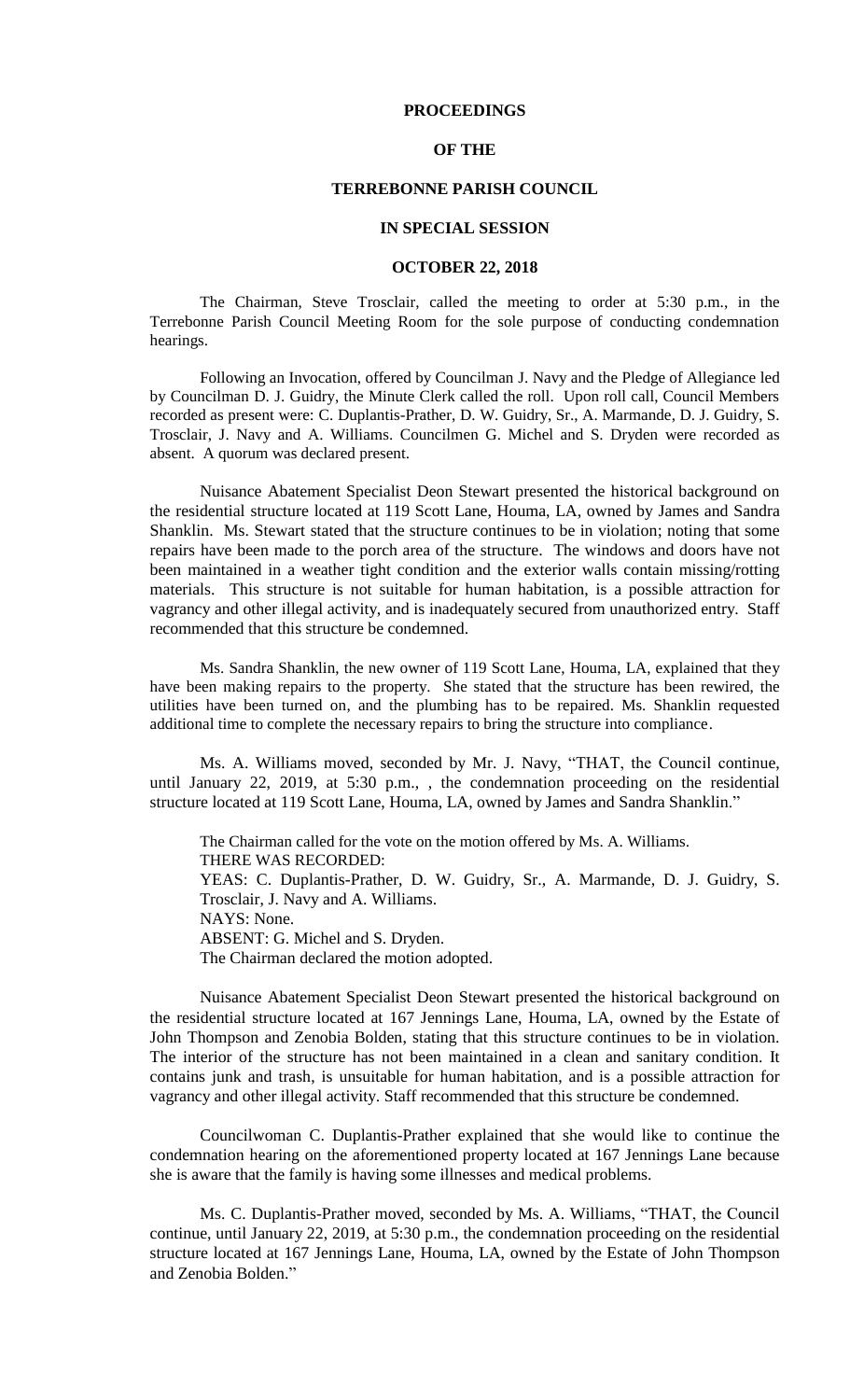The Chairman called for the vote on the motion offered by Ms. C. Duplantis-Prather. THERE WAS RECORDED: YEAS: C. Duplantis-Prather, D. W. Guidry, Sr., A. Marmande, D. J. Guidry, S. Trosclair, J. Navy and A. Williams. NAYS: None. ABSENT: G. Michel and S. Dryden. The Chairman declared the motion adopted.

The Council Chairman announced that Councilman G Michel will be late for tonight's proceedings.

Nuisance Abatement Specialist Deon Stewart presented the historical background on the residential structure located at 1703 Dunn Street (Structure 2), Houma, LA, owned by Flamingo Property Management, LLC, stating that some repairs have been done to the structure; but, it continues to be in violation. The exterior walls contain missing and/or rotting materials. The windows and doors have not been maintained in a weather tight condition. The structure is unsuitable for human habitation; therefore, staff recommended that this structure be condemned.

Councilman J. Navy explained that he is working with the family of the property located at 1703 Dunn Street and asked for a continuance; noting that the family has inherited two structures that are in need of major repairs.

Mr. J. Navy moved, seconded by Ms. A. Williams, "THAT, the Council continue, until January 22, 2019, at 5:30 p.m., the condemnation proceeding on the residential structure located at 1703 Dunn Street, Houma, LA, owned by Flamingo Property Management, LLC."

The Chairman called for the vote on the motion offered by Mr. J. Navy. THERE WAS RECORDED: YEAS: C. Duplantis-Prather, D. W. Guidry, Sr., A. Marmande, D. J. Guidry, S. Trosclair, J. Navy and A. Williams. NAYS: None. ABSENT: G. Michel and S. Dryden. The Chairman declared the motion adopted.

Mr. J. Navy moved, seconded by Ms. A. Williams, "THAT, the Council continue, until January 22, 2019, at 5:30 p.m., the condemnation proceeding on the residential structure located at 1303 Miles Street, Houma, LA, owned by Michael Sobert."

The Chairman called for the vote on the motion offered by Mr. J. Navy. THERE WAS RECORDED: YEAS: C. Duplantis-Prather, D. W. Guidry, Sr., A. Marmande, D. J. Guidry, S. Trosclair, J. Navy and A. Williams. NAYS: None. ABSENT: G. Michel and S. Dryden. The Chairman declared the motion adopted.

Nuisance Abatement Specialist Deon Stewart presented the historical background on the residential structure located at 520 Columbus Street, Houma, LA, owned by Fern Taylor Hite, stating that the structure continues to be in violation and noting that it appears that some vinyl siding has been placed on an exterior wall. The interior has not been maintained in a clean and sanitary condition and it contains junk and trash. She added that the structure is unsuitable for human habitation and has the possibility of attracting vagrancy and other illegal activity. The exterior of the property has not been maintained in a clean and sanitary condition. The exterior walls contain holes and missing and/or rotting materials. Staff recommends that this structure be condemned.

Ms. De'Inez Hite, property owner of 520 Columbus Street, stated that they are still making repairs to the property. She stated that she is having medical problems as well and asked that this condemnation be continued.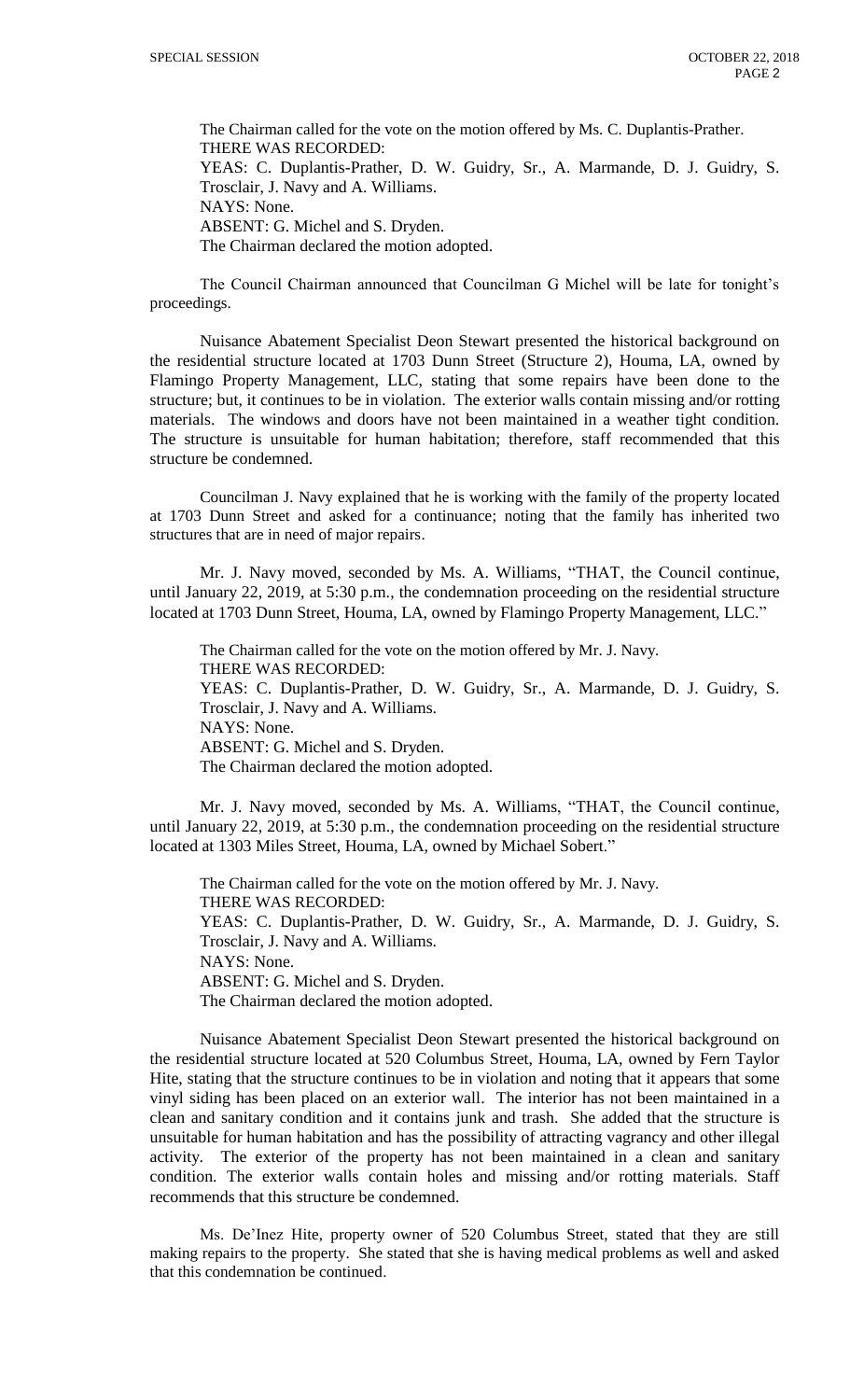Ms. A. Williams moved, seconded by Ms. J. Navy, "THAT, the Council continue, until January 22, 2019, at 5:30 p.m., the condemnation proceeding on the residential structure located at 520 Columbus Street, Houma, LA, owned by Fern Taylor Hite."

The Chairman called for the vote on the motion offered by Ms. A. Williams. THERE WAS RECORDED: YEAS: C. Duplantis-Prather, D. W. Guidry, Sr., A. Marmande, D. J. Guidry, S. Trosclair, J. Navy and A. Williams. NAYS: None. ABSENT: G. Michel and S. Dryden. The Chairman declared the motion adopted.

Nuisance Abatement Specialist Deon Stewart presented the historical background on the residential mobile home structure located at 5415 Bayouside Drive, Chauvin, LA, owned by Meryl Thibodaux. The structure continues to be in violation. The interior of the structure has not been maintained in a clean and sanitary condition. It contains junk and trash and is unsuitable for human habitation. The structure is a possible attraction for vagrancy and other illegal activity. The windows have not been maintained in a weather tight condition. Staff recommended that this structure be condemned.

Councilman D. J. Guidry explained that the new owner of the property located at 5415 Bayouside Drive, Chauvin, LA, obtained this property through a Sheriff's sale; and noted that the previous owner of the mobile home has been located and will be removing and/or demolishing the structure.

Mr. D. J. Guidry moved, seconded by Ms. A. Williams, "THAT, the Council continue, until January 22, 2019, at 5:30 p.m., the condemnation proceeding on the residential mobile home structure located at 5415 Bayouside Drive, Chauvin, LA, owned by Meryl Thibodaux."

The Chairman called for the vote on the motion offered by Mr. D. J. Guidry. THERE WAS RECORDED: YEAS: C. Duplantis-Prather, D. W. Guidry, Sr., A. Marmande, D. J. Guidry, S. Trosclair, J. Navy and A. Williams. NAYS: None. ABSENT: G. Michel and S. Dryden. The Chairman declared the motion adopted.

Nuisance Abatement Specialist Deon Stewart presented the historical background on the commercial structure located at 104 Howard Avenue, Houma, LA, owned by E-Z Serve Convenience Stores, Inc. and Albert Lagraize. The structure continues to be in violation. The structure may be a place for rodent harborage or other infestations. The exterior and interior has not been maintained in a clean and sanitary condition. The windows have not been maintained in a weather tight condition and some of the windows are broken. The structure contains junk and trash and may possibly be an attraction for vagrancy and/or other illegal activity. Staff recommended that this structure be condemned.

Councilwoman C. Duplantis-Prather explained that she has previously been in contact with a gentleman that was going to do the repairs to the structure and was informed that permits were going to be obtained to start work on the aforementioned structure. She noted that upon further investigation, no permits have been obtained and no work and/or construction have been performed.

Ad Hoc Attorney Tanner MaGee explained that this property has been advertised and he has had no contact and/or response from any heirs.

Ms. C. Duplantis-Prather moved, seconded by Ms. A. Williams, "THAT, the Council find the commercial structure located at 104 Howard Avenue, Houma, LA owned by E-Z Serve Convenience Stores, Inc. and Albert Lagraize, per legal description,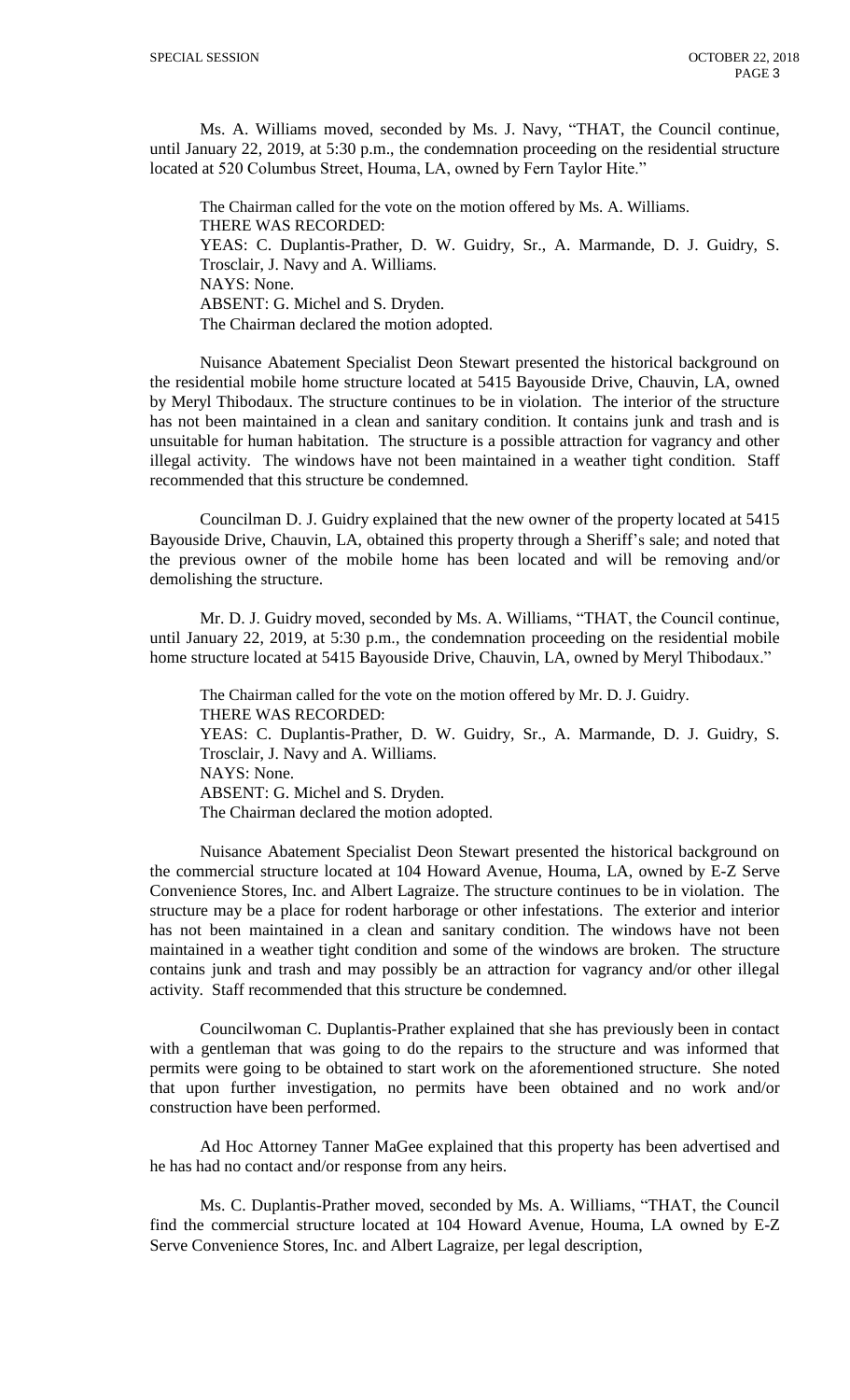A CERTAIN TRACT OF LAND situated in Houma, Terrebonne Parish, Louisiana in Section 8, T 17S, R 17 E, and being on the southwest corner of the intersection of Ease Main Street (State Highway 24) and Howard Avenue, as shown on the plat prepared by Charles L. McDonald, Surveyor, on August 19, 1981, and starting at point A being at the southeast corner of the subject tract for a point of beginning and from said point of beginning, point A, run N 81 degrees 42 minutes 20 seconds W, a distance of 180.60 feet to point B, thence run N 8 degrees 25 minutes 57 seconds E, a distance of 196.47 feet to a point C, thence run S 82 degrees 28 minutes 20 seconds E, a distance of 142.30 feet to a point D, thence run S 36 degrees 30 minutes 20 seconds E, a distance of 55.01 feet to pint E, thence run S 8 degrees 37 minutes 40 seconds W, a distance of 159.34 feet to point A the point of beginning, bounded north by East Main Street, south by Howard Rhodes, James Doiron, or assigns (see plat at COB 466, folio 199) east by Howard Avenue, and west by Joachin P. Savoie, Jr. or assigns, together with all buildings and improvements thereon and all rights, ways, privileges, and servitudes thereunto belonging or otherwise appertaining.

Acquired by purchase from V.P. Development Company, Inc., per act passed before Leopold Z. Sher, N.P., dated March 5, 1985, filed March 6, 1985, registered in COB 1006, under Entry No. 753127, Terrebonne Parish, Louisiana.

# LESS AND EXCEPT FOR THE FOLLOWING PORTION OF LAND SOLD BY EXPROPRIATION TO THE STATE OF LOUISIANA

Begin at Vendor's Northwest property corner, said property corner being located South 06° 51' 22" West, 30.00 feet from the centerline of State Project No. 855-08-34 (La. 24) opposite Highway Survey Station 17+88.87; from said point of beginning proceed South 83°44'46" East along Vendor's North property line, said property line being common with the South existing Right of Way line of East Main Street a distance of 141.18 feet to a point 30.00 feet right of the project centerline opposite Highway Survey Station 19+29.74; thence proceed South 38°29'47" East a distance of 56.09 feet to a point 30.00 feet left of the centerline survey of LA. Route 661 at Highway Survey Station 107+79.18; thence proceed South 06°53'14" West along Vendor's east property line, said property line being common with the West existing Right of Way line, of LA. Route 661 a distance of 159.31 feet to the Vendor's Southeast property corner; thence proceed North 82°55'46" West along Vendor's Southerly property line a distance of 10.00 feet to appoint 40 feet left of the centerline of LA. Route 661 opposite Highway Survey Station 106+19.9 and corner; thence proceed North 03°40'01" East traversing Vendor's property a distance of 71.20 feet to a point 44.00 feet left of the center line of LA. Route 661 opposite Highway Survey Station 106+91; thence proceed North 06°53'14' East a distance of 34.00 feet to a point 44.00 feet left of the centerline of Louisiana Route 661 opposite Highway Survey Station 107+25; thence proceed North 27°28'08" West traversing Vendor's property a distance of 7.77 feet toa point 60.00 feet right of the centerline of Louisiana Route 24 (East Main Street) opposite Highway Survey Station 19+12; thence proceed North 73°22'13" West a distance of 72.18 feet to a pint 47.00 feet right of the centerline survey of East Main Street opposite Highway Survey Station 18+41; thence proceed North 81°34'07" West traversing Vendor's property a distance of 52.64 feet to a point on Vendor's West property line and corner, thence proceed North 06°51'22" East along Vendor's West property line a distance of 15.00 feet to the Vendor's Northwest property corner and true point of beginning and containing a net required area of 7,046.5 square feet.

Being a portion of the same property acquired by Vendor by sale recorded Mar 5, 1985 in Conveyance Book 1006 at Page 117, at Entry Number 753127 of the Conveyance records of Terrebonne Parish, Louisiana.

is in a dilapidated and dangerous condition that endangers the health, safety and welfare of the public. Accordingly, the commercial structure is hereby condemned and the owner is hereby ordered to demolish, and/or remove the commercial structure by November 30, 2018. In default of which the Terrebonne Parish Consolidated Government may proceed to do so, and in accordance therewith, that the Parish Administration be authorized to proceed with the bidding process for the demolition and/or removal."

The Chairman called for the vote on the motion offered by Ms. C. Duplantis-Prather. THERE WAS RECORDED: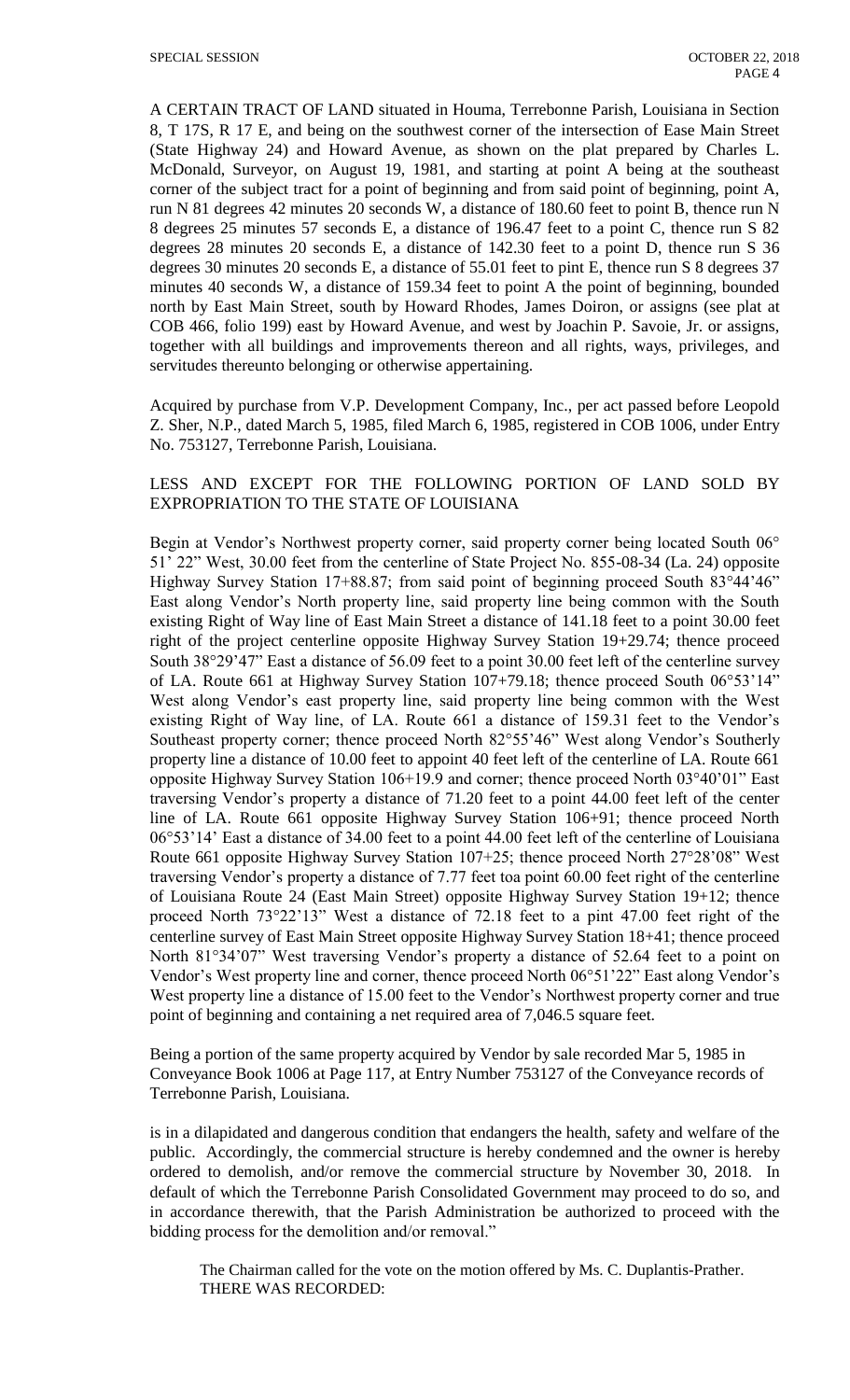YEAS: C. Duplantis-Prather, D. W. Guidry, Sr., A. Marmande, D. J. Guidry, S. Trosclair, J. Navy and A. Williams. NAYS: None.

ABSENT: G. Michel and S. Dryden.

The Chairman declared the motion adopted.

Ms. C. Duplantis-Prather moved, seconded by Ms. A. Williams, "THAT, the Council find the commercial structure located at 100 Howard Avenue/8696 Main Street, Houma, LA, owned by E-Z Serve Convenience Stores, Inc. and Albert Lagraize, per legal description,

A CERTAIN TRACT OF LAND situated in Houma, Terrebonne Parish, Louisiana in Section 8, T 17 S, R 17 E, and being on the southwest corner of the intersection of East Main Street (State Highway 24) and Howard Avenue, as shown on the plat prepared by Charles L. McDonald, Surveyor, On August 19, 1981, and starting at point a being at the southeast corner of the subject tract for appoint of beginning and from said point of beginning, point A, run N 81 degrees 42 minutes 20 seconds W, a distance of 180.60 feet to point B, thence run N 8 degrees 25 minutes 57 seconds E, a distance of 196.47 feet to point C, thence run S 82 degrees 28 minutes 20 seconds E, a distance of 142.30 feet to pint D, thence run S 36 degrees 30 minutes 20 seconds E, a distance of 55.01 feet to point E, thence run S 8 degrees 37 minutes 40 seconds W, a distance of 159.34 feet to point A the point of beginning, bounded north by East Main Street, south by Howard Rhodes, James Doiron, or assigns (see plat at COB 466, folio 199) east by Howard Avenue, and a west by Joachin P. Savoie, Jr. or assigns, together with all buildings and improvements thereon and all rights, ways, privileges, and servitudes thereunto belonging or otherwise appertaining.

Acquired by purchase from V. P. Development company, Inc., per act passed before Leopold Z. Sher, N.P., dated March 5, 1985, filed March 6, 1985, registered in COB 1006, under Entry No. 753127, Terrebonne Parish, Louisiana.

LESS AND EXCEPT FOR THE FOLLOWING PORTION OF LAND SOLD BY EXPROPRIATIN TO THE STATE OF LOUISIANA:

Begin at Vendor's Northwest property corner, said property corner being located South 06° 51' 22" West, 30.00 feet from the center line of State Project No. 855-08-34 (La.4) opposite Highway Survey Station 17+88.87; from said point of beginning proceed South 83°44'46"East along Vendor's North property line, said property line being common with the South existing Right of Way line of East Main Street a distance of 141.18 feet to a point 30.00 feet right of the project centerline opposite Highway Survey Station 19+29.74; thence proceed South 38°29'47" East a distance of 56.09 feet to a point 30.00 feet left of the centerline survey of LA. Route 661 at Highway Survey Station 107+79.18; thence proceed South 06°53'14" West along Vendor's east property line, said property line being common with the West existing Right of Way line, lf LA. Route 661 a distance of 159.31 feet to the vendor's Southeast property corner; thence proceed North 82°55'46" West along Vendor's Southerly property line a distance of 10.00 feet to a point 40 feet left of the centerline of LA. Route 661 opposite Highway Survey Station 106+19.9 and corner; thence proceed North 03°40'01" East traversing Vendor's property a distance of 71.20 feet to a point 44.00 feet left of the centerline of LA. Route 661 opposite Highway Survey Station 106+91; thence proceed North 06°53'14" East a distance of 34.00 feet to a point 44.00 feet left of the centerline of Louisiana Route 661 opposite Highway Survey Station 107+25; thence proceed Norther 27°28'08" West traversing Vendor's property a distance of 76.77 feet to a point 60.00 feet right of the centerline of Louisiana Route 24 (East Main Street) opposite Highway Survey Station 19+12; thence proceed North 73°22'13" West a distance of 72.18 feet to a point 47.00 feet right of the centerline survey of East Main Street opposite Highway Survey Station 18+41; thence proceed North 81°34'07" West traversing Vendor's property a distance of 52.64 feet to a point on Vendor's West property line and corner, thence proceed North 06°51'22" East along Vendor's West property line and corner, thence proceed North 06°51'22" East along Vendor's West property line a distance of 15.00 feet to the Vendor's Northwest property corner and tru pint of beginning and containing a net required area of 7,046.5 square feet.

Being a portion of the same property acquired by Vendor by sale recorded March 5, 1985 In Conveyance Book 1006 at Page 117, at Entry Number 753127 of the Conveyance records of Terrebonne Parish, Louisiana.

is in a dilapidated and dangerous condition that endangers the health, safety and welfare of the public. Accordingly, the commercial structure is hereby condemned and the owner is hereby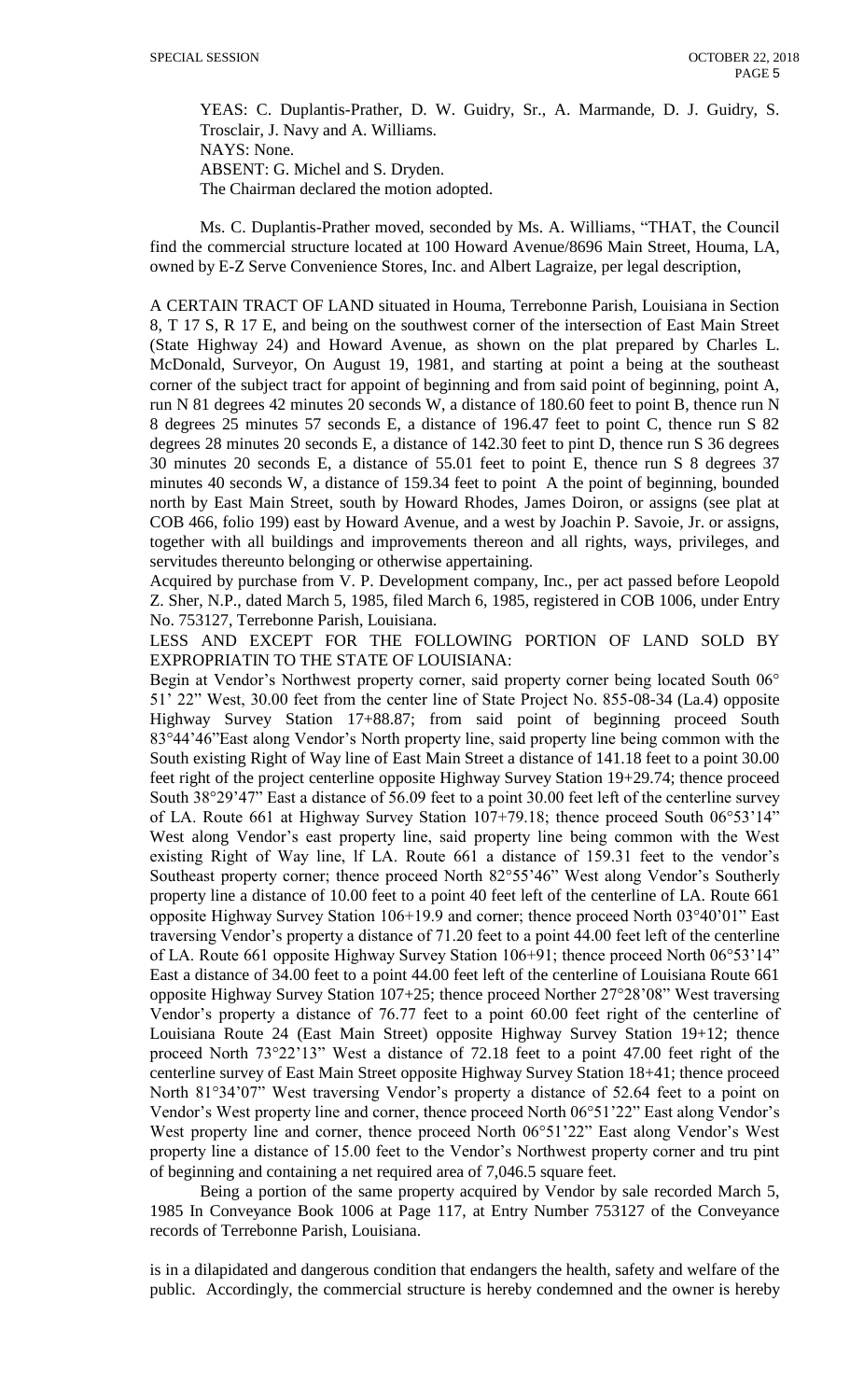ordered to demolish, and/or remove the commercial structure by November 30, 2018. In default of which the Terrebonne Parish Consolidated Government may proceed to do so, and in accordance therewith, the Parish Administration be authorized to proceed with the bidding process for the demolition and/or removal."

The Chairman called for the vote on the motion offered by Ms. C. Duplantis-Prather. THERE WAS RECORDED: YEAS: C. Duplantis-Prather, D. W. Guidry, Sr., A. Marmande, D. J. Guidry, S. Trosclair, J. Navy and A. Williams. NAYS: None. ABSENT: G. Michel and S. Dryden. The Chairman declared the motion adopted.

Nuisance Abatement Specialist Deon Stewart presented the historical background on the residential structure located at 124 Pellegrin Street, Houma, LA, owned by Ronald H. Cole, Jr., stating that notice to the owner was insufficient. Staff recommended that this matter be continued until the next scheduled condemnation hearing on January 22, 2019.

Mr. D. J. Guidry moved, seconded by Ms. C. Duplantis-Prather, "THAT, the Council continue, until January 22, 2019, at 5:30 p.m., the condemnation proceeding on the residential structure located at 124 Pellegrin Street, Houma, LA, owned by Ronald H. Cole, Jr."

The Chairman called for the vote on the motion offered by Mr. D. J. Guidry. THERE WAS RECORDED: YEAS: C. Duplantis-Prather, D. W. Guidry, Sr., A. Marmande, D. J. Guidry, S. Trosclair, J. Navy and A. Williams. NAYS: None. ABSENT: G. Michel and S. Dryden. The Chairman declared the motion adopted.

Nuisance Abatement Specialist Deon Stewart presented the historical background on the residential structure located at 6302 North Bayou Black Drive, Houma, LA, owned by John Louis Faslund, Daundra Faslund and Shon Faslund, stating that this structure continues to be in violation. The exterior walls contain missing and/or rotting materials. The windows and doors have not been maintained in a weather tight condition. The exterior of the property have not been maintained in a clean and sanitary condition and it contains tall grass, junk and trash. The structure is inadequately secured from unauthorized entry and is a possible place of harborage for stray animals, rodents, insects, and vermin infestations. Staff recommended that this structure be condemned.

Ad Hoc Attorney Tanner MaGee stated that he advertised this property and has not had any contact with any of the heirs of the property located at 6302 North Bayou Black Drive, Gibson, LA.

Ms. A. Williams moved, seconded by Mr. D. J. Guidry, "THAT, the Council find the residential structure located at 6302 North Bayou Black Drive, Gibson, LA owned by John Louis Faslund, Daundra Faslund and Shon Faslund, per legal description,

A. A certain fractional lot of parcel of land, situated in the parish of Terrebonne, Louisiana, at about 25 miles from the City of Houma, Louisiana, on the North bank of Bayou Blanc and being a part of Lot No. 23 of Section 2 as per plan of the property of O'Rourke and Daugherty, made by C.W. Bocage, C.E., under date of April 23, 1906; said lot or parcel of land herein conveyed having a width or frontage of seventy-five (75') feet along the Public Road, West and North by other property of said vendress (Thibodaux), and on the East by the property of Owen Walter; together with all rights, ways, privileges and servitudes thereunto belonging or in anywise appertaining.

B. A certain fractional lot or parcel of land, situated in the Parish of Terrebonne, Louisiana, at about 25 miles from the City of Houma, Louisiana, on the North bank of Bayou Black, and being a part of Lot 23 of Section 2, which lot 23 is as shown on a plant of C.E. Bocage, C.E., dated April 23, 1906; the said fractional lot herein conveyed has a width of 75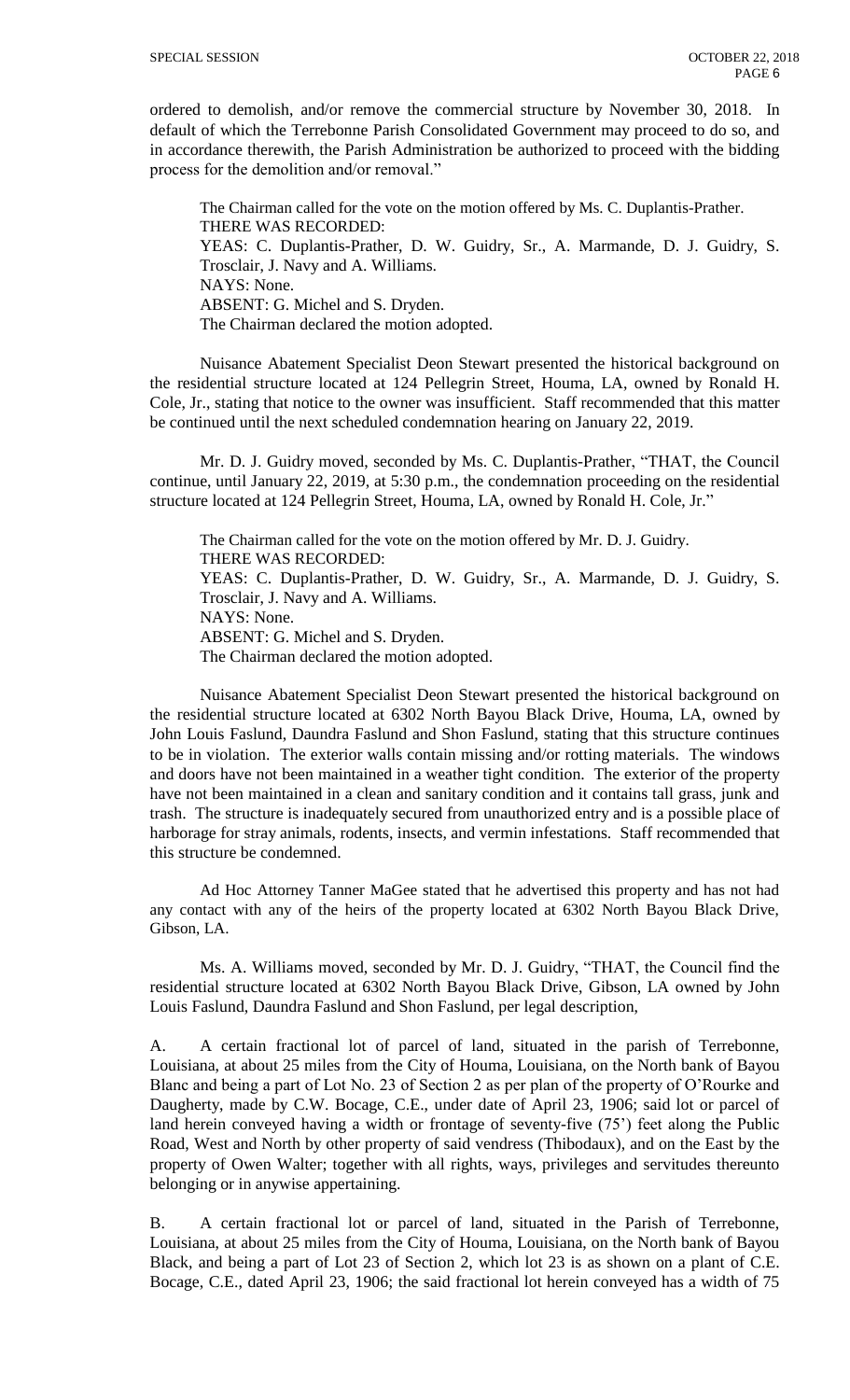feet fronting on a line located 188' feet from a public road which rungs on the North bank of Bayou Black, being the rear line of the property purchased by buyer herein from Mrs. Corinne Beadle Thibodaux under date of September 11, 1952, of record in C.B. 190, p. 322, Parish of Terrebonne, Louisiana, which lot herein sold has a depth of 50 feet, and is bounded in on the West and North by other property of Seller (Payne), and on the East by property of Owen Walter, Together with all rights, ways, privileges and servitudes thereunto belonging or in anywise appertaining. Being a part of the property purchased by Seller (Payne) from Mrs. Corinne Beadle Thibodaux.

A certain fractional lot or parcel of land, situated in the Parish of Terrebonne, Louisiana, at about 25 miles from the City of Houma, Louisiana, on the North bank of Bayou Black and being a part of Lot No. 23 of Section 2 as per plan of the property of O'Rourke and Daugherty, made by C.W. Bocage, C.E., under date of April 23, 1906, said lot or parcel of land herein conveyed having a width or frontage of seventy-five (75) feet along the Public Road which runs along the North bank of Bayou Black by a depth between parallel lines of one hundred eighty-eight (188') feet; and being bounded as follows: In front by said Public Road, West and North by other property of said vendress (Payne), and on the East by the property of Owen Walter; Together with all rights, ways, privileges and servitudes thereunto belonging or in anywise appertaining.

C. A certain lot of ground situated in Section 2, T-16-S, T-14-E, Parish of Terrebonne, Louisiana, having a frontage of sixty-one (61') feet along the northern side of the public highway running along side the right descending bank of Bayou Black, by depth between parallel and equal lines of two hundred thirty-eight (238') feet, said lot of ground being bounded southerly by said public highway, westerly by other property of purchases (Faslund) herein, and northerly and easterly by other property of vendor (Walther) herein; together with all rights, ways, privileges and servitudes thereto belonging.

All of vendor's (Walther) rights, titles and interest in an unto the batture situated immediately opposite the above described property and lying between this Bayou Black and the public highway, said batture having a width of sixty-one (61') feet between the southerly prolongations of the eastern and western boundary of the above described property.

D. A certain lot of ground, situated in Section 2, T-16-S, R-14-E, Parish of Terrebonne, Louisiana, having a frontage of Sixty-one (61') feet along the northern side of the Public highway running along side the right descending bank of Bayou Black, by depth of Two Hundred Thirty-eight (238') feet along the western line and Two Hundred Fifty-three (253') feet along the eastern line and measuring Seventy-one (71') feet along the rear or northern line, said lot being bounded Southerly by said Public Highway, Westerly by other property of purchaser (Faslund) herein and North and East by other property of Vendor (Walther) herein, together with all rights, ways, privileges and servitudes thereunto belonging or in anywise appertaining.

## LESS AND EXCEPT:

A certain lot of ground, situated in Section 2, T-16-S, R-14-E, Terrebonne Parish, Louisiana, having a frontage of Sixty-one (61') feet along the northern side of the Public Highway running along side the right descending bank of Bayou Black, by depth between parallel and equal lines of Two Hundred Thirty-eight (238') feet, said lot of ground being bounded Southerly by said Public Highway, Westerly by other property of purchaser (Faslund) herein, and Northerly and Easterly by other property of vendor (Walther) herein, together with all rights, ways, privileges and servitudes thereunto belonging or in anywise appertaining.

All of the above (A,B,C, and D) form one contiguous lot of ground.

is in a dilapidated and dangerous condition that endangers the health, safety and welfare of the public. Accordingly, the residential structure is hereby condemned and the owner is hereby ordered to demolish, and/or remove the residential structure by November 30, 2018. In default of which the Terrebonne Parish Consolidated Government may proceed to do so, and in accordance therewith, the Parish Administration be authorized to proceed with the bidding process for the demolition and/or removal."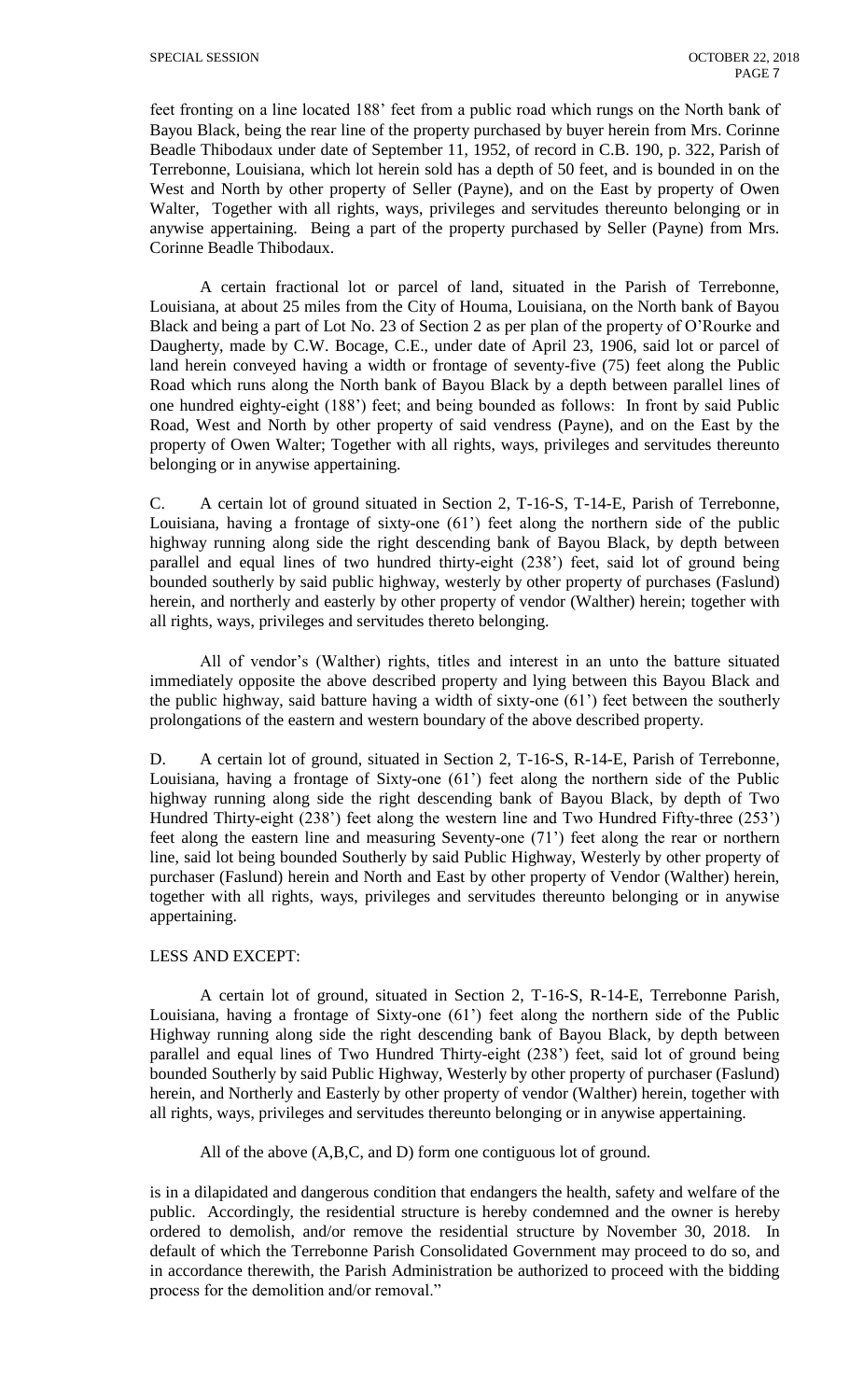The Chairman called for the vote on the motion offered by Ms. A. Williams. THERE WAS RECORDED: YEAS: C. Duplantis-Prather, D. W. Guidry, Sr., A. Marmande, D. J. Guidry, S. Trosclair, J. Navy and A. Williams. NAYS: None. ABSENT: G. Michel and S. Dryden. The Chairman declared the motion adopted.

Nuisance Abatement Specialist Deon Stewart presented the historical background on the residential structure located at 515 Antoine Street, Houma, stating this structure continues to be in violation. The exterior walls contain missing and/or rotting materials. The windows and doors have not been maintained in a clean and sanitary condition and the exterior of the property has not been maintained in a clean and sanitary condition. The exterior contains tall grass, junk and trash and it is inadequately secured from unauthorized entry and is possibly a place of harborage for stray animals, rodents, insects and vermin infestations. Staff recommended that this structure be condemned.

Mr. Roberto J. Robledo, owner of the property located at 515 Antoine Street, stated that he was renting the property and the previous renter damaged the structure. He has had some health issues and would like additional time to make repairs to the structure.

Ms. A. Williams moved, seconded by Ms. C. Duplantis-Prather, "THAT, the Council continue, until January 22, 2019, at 5:30 p.m., the condemnation proceeding on the residential structure located at 515 Antoine Street, Houma, LA owned by Roberto J. Robledo and Bessie Robledo."

The Chairman called for the vote on the motion offered by Ms. A. Williams. THERE WAS RECORDED: YEAS: C. Duplantis-Prather, D. W. Guidry, Sr., A. Marmande, D. J. Guidry, S. Trosclair, J. Navy and A. Williams. NAYS: None. ABSENT: G. Michel and S. Dryden. The Chairman declared the motion adopted.

Nuisance Abatement Specialist Deon Stewart presented the historical background on the residential structure located at 1201 Wallis Street, Houma, LA, owned by Alzena Stoves Barabin, Benjamin Stoves, Jr., Anthony Stoves, Amolia Stoves Porter, Nathaniel Patterson, Sean Patterson, Noble Patterson, Jr., Mary Patterson, Glenda Patterson, Tiffany Bass-Howard and Brian Bass stating that this structure continues to be in violation; noting that there is electricity connected to the structure and there is very little usage. She added that there is no water utilities connected to the structure. The windows and doors have not been maintained in a weather tight condition and the structure is an attraction for vagrancy and other illegal activity. The exterior walls contain missing and/or rotting material and the structure continues to be unsuitable for human habitation.

Mr. Harris, a relative to the heir of the property, stated that they would like to continue making repairs to the property to bring it into compliance.

Mr. J. Navy moved, seconded by Mr. A. Marmande, "THAT, the Council continue, until January 22, 2019, at 5:30 p.m., the condemnation proceeding on the residential structure located at 1201 Wallis Street, Houma, LA owned by Alzena Stoves Barabin, Benjamin Stoves, Jr., Anthony Stoves, Amolia Stoves Porter, Nathaniel Patterson, Sean Patterson, Noble Patterson, Jr., Mary Patterson, Glenda Patterson, Tiffany Bass-Howard and Brian Bass."

The Chairman called for the vote on the motion offered by Mr. J. Navy. THERE WAS RECORDED: YEAS: C. Duplantis-Prather, D. W. Guidry, Sr., A. Marmande, D. J. Guidry, S. Trosclair, J. Navy and A. Williams. NAYS: None.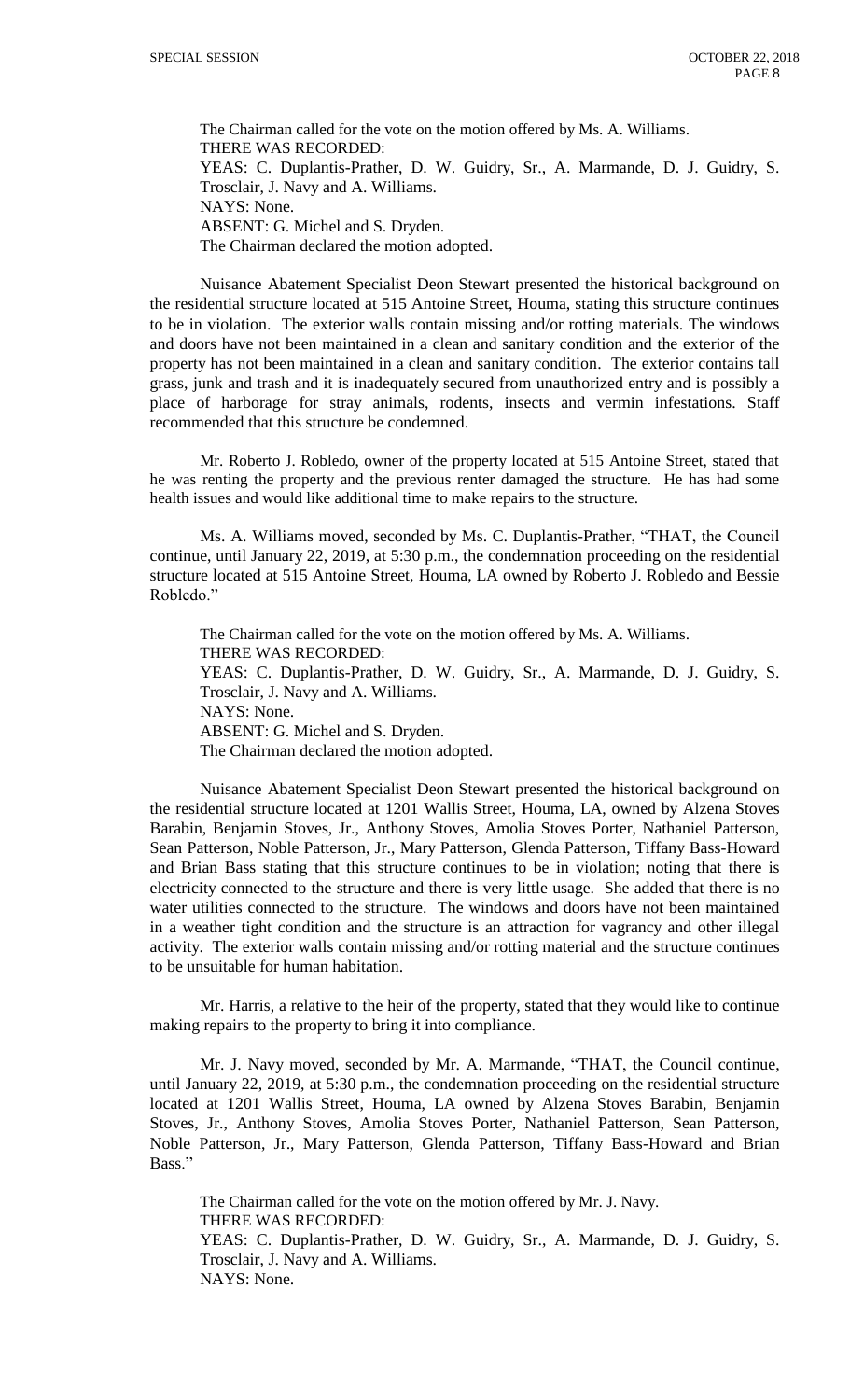ABSENT: G. Michel and S. Dryden. The Chairman declared the motion adopted.

Nuisance Abatement Specialist Deon Stewart presented the historical background on the residential mobile home structure located at 9087 Main Street, Houma, LA, owned by Percy E. Gabriel stating that the owner has received notices pertaining to this structure and it continues to be in violation. It is unsuitable for human habitation and may be a place of harborage for stray animals, rodents, insects and vermin. The exterior walls contain missing and/or rotting materials due to inadequate maintenance. The exterior of the property has not been maintained in a clean and sanitary condition and it lacks structural integrity.

Councilman J. Navy explained that he received notice that the owner of the property located at 9087 Main Street is ill and unable to complete repairs on the property at this time. He asked for a continuance.

Mr. J. Navy moved, seconded by Ms. A. Williams, "THAT, the Council continue, until January 22, 2019, at 5:30 p.m., the condemnation proceeding on the residential mobile home structure located at 9087 Main Street, Houma, LA, owned by Percy E. Gabriel."

The Chairman called for the vote on the motion offered by Mr. J. Navy. THERE WAS RECORDED: YEAS: C. Duplantis-Prather, D. W. Guidry, Sr., A. Marmande, D. J. Guidry, S. Trosclair, J. Navy and A. Williams. NAYS: None. ABSENT: G. Michel and S. Dryden. The Chairman declared the motion adopted.

Nuisance Abatement Specialist Deon Stewart presented the historical background on the residential mobile home structure located at 205 Arcement Street, Montegut, LA, owned by Stanley Edward Diggs, stating that this structure has been demolished. Staff recommended that this file be closed and noted that, although all of the debris from the structure has not been pick up yet, a junk and debris file has been opened.

Mr. D. J. Guidry moved, seconded by Ms. A. Williams, "THAT, the Council close the condemnation file on the residential mobile home structure located at 205 Arcement Street, Montegut, LA, owned by Stanley Edward Diggs due to the structure being demolished."

The Chairman called for the vote on the motion offered by Mr. D. J. Guidry. THERE WAS RECORDED: YEAS: C. Duplantis-Prather, D. W. Guidry, Sr., A. Marmande, D. J. Guidry, S. Trosclair, J. Navy and A. Williams. NAYS: None. ABSENT: G. Michel and S. Dryden. The Chairman declared the motion adopted.

Nuisance Abatement Specialist Deon Stewart presented the historical background on the residential structure located at 1108 Bond Street, Houma, LA, owned by the Estate of Josie Leblanc Austin stating that this structure is no longer in a dilapidated and dangerous condition. Staff recommended that this file be closed.

Mr. J. Navy moved, seconded by Mr. A Marmande, "THAT, the Council close the condemnation file on the residential structure located at 1108 Bond Street, Houma, LA, owned by the Estate of Josie LeBlanc Austin because the structure is no longer in a dilapidated and dangerous condition."

The Chairman called for the vote on the motion offered by Mr. J. Navy. THERE WAS RECORDED: YEAS: C. Duplantis-Prather, D. W. Guidry, Sr., A. Marmande, D. J. Guidry, S. Trosclair, J. Navy and A. Williams. NAYS: None. ABSENT: G. Michel and S. Dryden.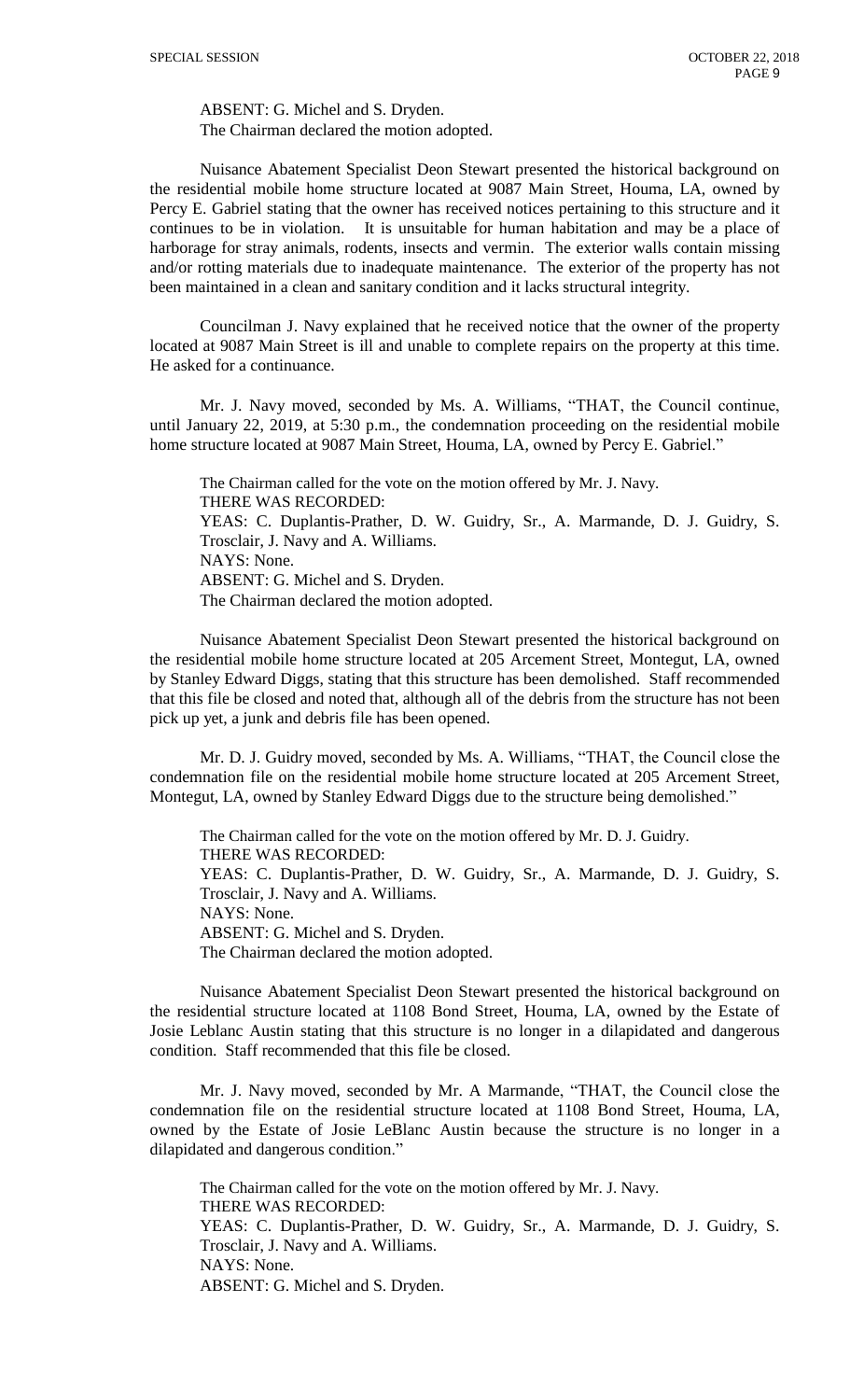The Chairman declared the motion adopted.

Nuisance Abatement Specialist Deon Stewart presented the historical background on the residential structure located at 688 West Main Street, Houma, LA, owned by Sharon F. Boudreaux stating that this structure is no longer in a dilapidated and dangerous condition; staff recommends that this file be closed.

Ms. A. Williams moved, seconded by Mr. A. Marmande, "THAT, the Council close the condemnation file on the residential structure located at 688 West Main Street, Houma, LA, owned by Sharon F. Boudreaux and Logan Boudreaux, Jr. due to the structure no longer being in a dilapidated and dangerous condition."

The Chairman called for the vote on the motion offered by Ms. A. Williams. THERE WAS RECORDED: YEAS: C. Duplantis-Prather, D. W. Guidry, Sr., A. Marmande, D. J. Guidry, S. Trosclair, J. Navy and A. Williams. NAYS: None. ABSENT: G. Michel and S. Dryden. The Chairman declared the motion adopted.

Nuisance Abatement Specialist Deon Stewart presented the historical background on the residential mobile home structure located at 920 East Street, Houma, owned by Daniel Turner Trailer Court, LLC, stating that this structure continues to be in violation. The windows have not been maintained in a weather tight condition. Staff recommended that this structure be condemned.

Mr. J. Navy moved, seconded by Ms. A. Williams, "THAT, the Council find the residential structure located at 920 East Street, Houma, LA owned by Daniel Turner Trailer Court, LLC, per legal description,

One certain lot and portion of property, shown as 4.15 acres of Norman Payne, on the plat entitled "Property of Norman Payne bounded by Catherine S/D, LA. Power & Light Co. City of Houma & East Street in Section 105, T17S-R17E, Terrebonne Parish LA.", prepared by T. Baker Smith & Son, engineers, dated Dec. 30, 1968, being a portion of the following:

Lots Nos. One hundred sixty-one (161), One hundred sixty-two (162), One hundred sixtythree (163), One hundred sixty-four (164), One hundred sixty-five (165), One hundred sixtysix (166), One hundred sixty-seven (167), carved out of the Honduras Plantation formerly, and shown on a map of said plantation made by J.C. Walter, C.E., under date of January, 1923, which map is on file and of record in the clerks office of the Parish of Terrebonne, Louisiana; Lot 161 containing 2.95 Acres, Lot 162 containing 2.15 acres, Lot 162 containing 2.15 acres, Lot 163 containing 2.17 acres, Lot 164 containing 2.17 acres, Lot 165 containing 2.26 acres, Lot 166 containing 2.43 acres, Lot 167 containing 2.38 acres, Lot 168 containing 2.31 acres, and Lot 169 containing 2.30 acres; Log' either with all the buildings and improvements thereon and all the rights, ways, privileges and servitude thereunto belonging or in anywise appertaining.

(COB 140, folio 429, Entry No. 56,552; COB 137, folio 406, Entry No. 64188; COB 138, folio 380, Entry No. 54863; COB 141, folio 60, Entry NO. 56817; COB 142, folio 5797, Entry No. 64554; COB 177, folio 65, Entry No. 96104.) It is intention of vendors herein to convey all rights, titles and interest in and to all property located along Payne Street which was inherited in Succession of Norman S. Payne.

This property is subject to any rights granted by any of the following deeds and/or instruments:

1. Dedication of Payne Street for public use or per plat of Richard Subdivision recorded at COB 151, folio 670, Entry No. 64555.

2. Dedication of Norman Street for public use as per plat of Catherine Subdivision recorded at COB 151, folio 671, Entry No. 64556.

3. Right0of-way in favor of La. Power & Light Co. dated June 16, 1955 and recorded at COB 220, folio 492, Entry No. 143327.

4. Right-of-way in favor of Waterworks District No. 1, dated October 26, 1956 and recorded at COB 239. Folio 49, Entry No. 162759.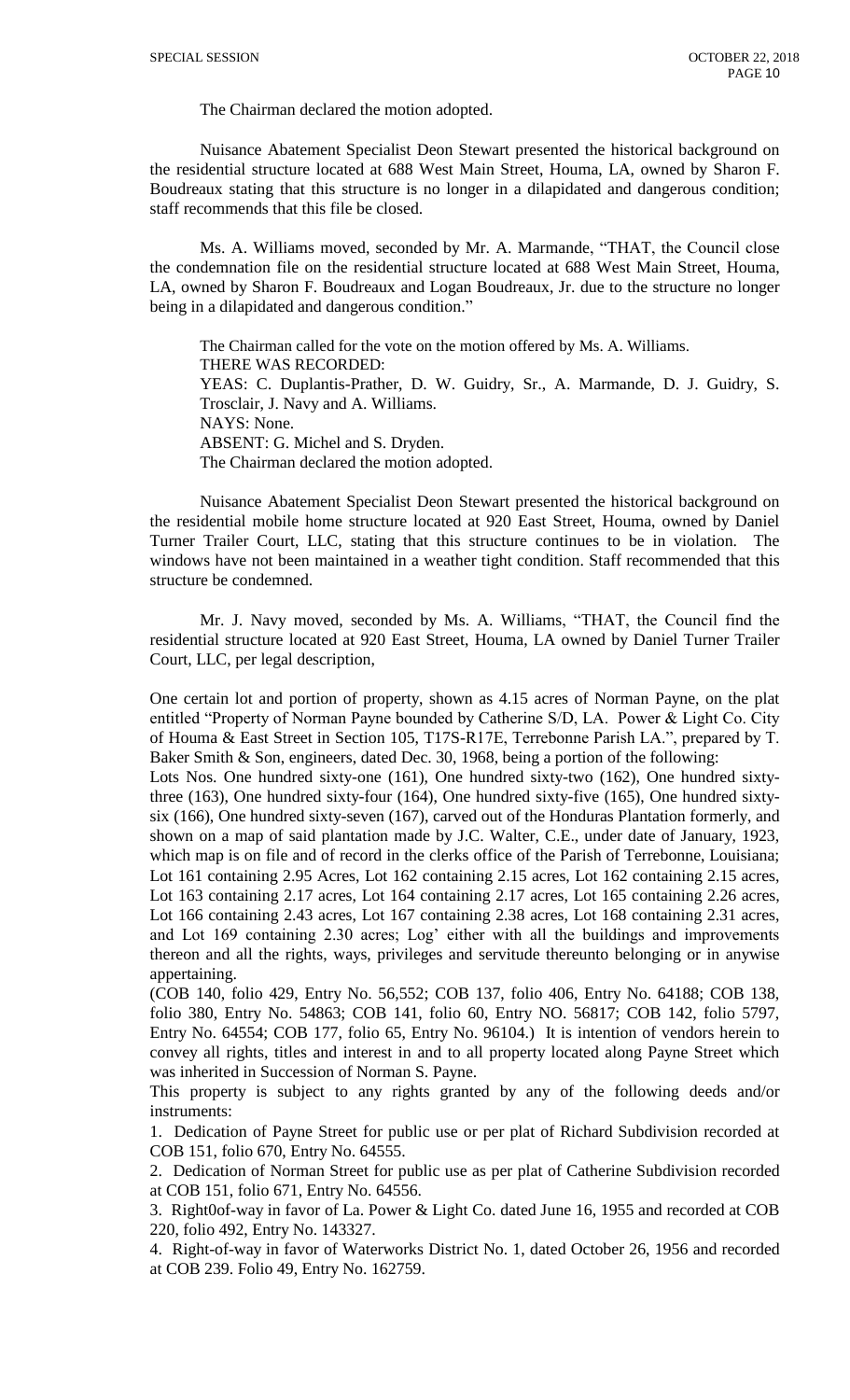5. Right-of-way in favor of the City of Houma dated August 7, 1961 recorded at COB 321, folio 553, Entry No. 21978.

6. Right-of-way in favor of Sewerage District No. 14 dated September 5, 1962 and recorded at COB 342, folio 475, Entry No. 235498.

7. Right-of-way to La. Power & Light Co. dated December 4, 1962 and recorded at COB 346, folio 474, Entry No. 239218.

8. Right-of-way to La. Power & Light Co. dated June 10, 1694 and recorded at BOC 375, folio 474, Entry NO. 263131.

9. Right-of-way to Waterworks District No. 1 dated April 15, 1965 and recorded at COB 399, folio 286, Entry No. 281541.

10. Right-of-way to South Central Bell dated Jan. 3, 1972 and recorded at COB 528, folio 730, under Entry No. 413938, 413940, & 413943.

11. Prior reservation of minerals recorded in COB 137, folio 405.

12. Such interest as may exist in and to constant and uninterrupted flow of Bayou Sale and as may exist in state and other governmental agencies.

Less and Excepting there from any and all lots located in Catherine Subdivision (LOTS 1 thru 14, both inclusive of Block 1 and Lost 1 thru 14, both inclusive, of Block 2) and Richard Subdivision (LOTS 1 thru 13 both inclusive, Block 1) LESS EXCEPTING that tract sold to La. Power & Light per deed recorded at COB 364, folio 167 and Less and Except ownership interest in City of Houma in and to property as reflected on map filed November 14, 1963 showing property of La. Power & Light Co.

LESS AND EXCEPTING there from Tracts A, B, C, and D as shown on the plat prepared by Keneth L. Rembert and dated November 17, 2004 attached to that certain Act of Cash Sale filed for record in the Terrebonne Parish, Louisiana conveyance records at Entry No. 1199837.

is in a dilapidated and dangerous condition that endangers the health, safety and welfare of the public. Accordingly, the residential structure is hereby condemned and the owner is hereby ordered to demolish, and/or remove the residential structure by November 30, 2018. In default of which the Terrebonne Parish Consolidated Government may proceed to do so, and in accordance therewith, the Parish Administration be authorized to proceed with the bidding process for the demolition and/or removal."

The Chairman called for the vote on the motion offered by Mr. J. Navy. THERE WAS RECORDED: YEAS: C. Duplantis-Prather, D. W. Guidry, Sr., A. Marmande, D. J. Guidry, S. Trosclair, J. Navy and A. Williams. NAYS: None. ABSENT: G. Michel and S. Dryden. The Chairman declared the motion adopted.

Upon questioning from Councilman D. W. Guidry, Sr. regarding the condemnation process, Nuisance Abatement Specialist Deon Stewart explained that once the property is condemned and demolished by the parish, a lien is secured against the property and the property owner is responsible to reimburse the parish for the demolition.

Nuisance Abatement Specialist Deon Stewart presented the historical background on the residential and accessory structure located at 5824 Highway 56, Chauvin, LA, owned by Sue Ann Henry, and stated that this structure continues to be in violation. It is unsuitable for human habitation and may be a place of harborage for stray animals, rodents, insects and vermin. The exterior walls contain missing and/or rotting materials and the structure has been inadequately maintained. The exterior of the property has not been maintained in a clean and sanitary condition and lacks structural integrity. The roof, windows, and doors have not been maintained in a weather tight condition and the accessory structure has not been maintained in a clean and/or sanitary manner. Staff recommended that this structure be condemned.

Mr. D. J. Guidry moved, seconded by Ms. C. Duplantis-Prather, "THAT, the Council find the residential and accessory structures located at 5824 Highway 56, Chauvin, LA owned by Sue Ann Henry, per legal description,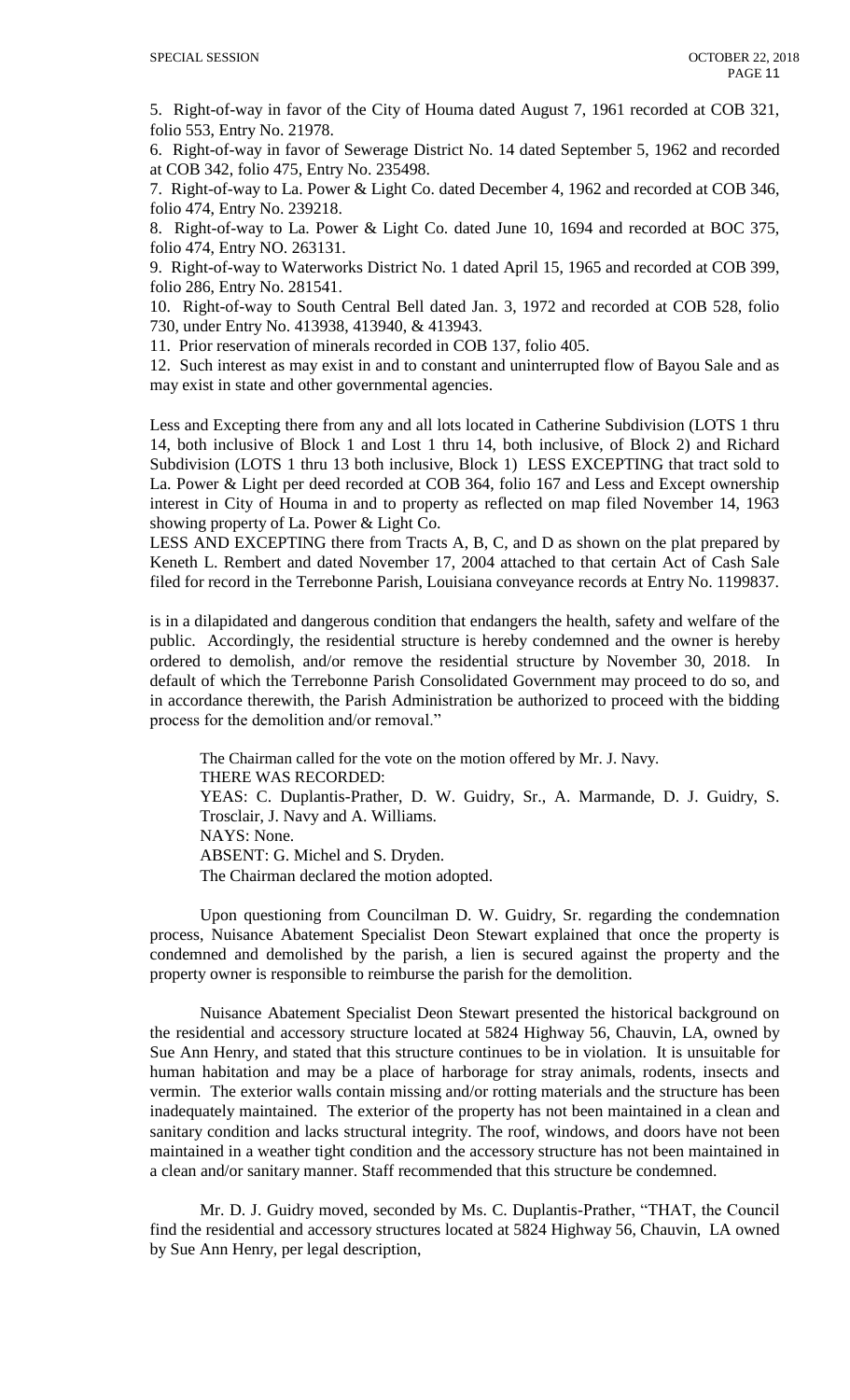LOT TWO (2) OF BLOCK FOUR (4) OF ADDENDUM NO. ONE (1) OF AUTHEMENT SUBDIVISION about 18 miles below the City of Houma in the Parish of Terrebonne, Louisiana, on the right descending bank of Bayou Little Caillou, measuring a front of 60 feet, 3/8 inches on the east side of Little Caillou Paved Highway by depth to Bayou Little Caillou; bounded on the north by Lot 1, on the east by Bayou Little Caillou, on the south by Lot 3 and on the west by the Little Caillou Paved Highway, as shown on the plat of addendum No. 1 to Authement Subdivision made by S. Allen Munson, C.E., on May 10, 1950, recorded in COB 173, folio 674, Terrebonne Parish; together with all buildings and improvements thereon, and all rights, ways, privileges, servitudes, appurtenances, and advantages thereunto belonging or in anywise appertaining.

LOT TWO (2) OF BLOCK ONE (1) OF AUTHEMENT SUBDIVISION situated in the Parish of Terrebonne, Louisiana, about twenty (20) miles below the City of Houma, as shown on a plan of survey of Authement Subdivision, made by T. Baker Smith, C.E., on February 7, 1945, and recorded in COB 1472, Entry No. 57828 of the Parish of Terrebonne said lot measuring 60' 38/" on the West side of Louisiana Highway No. 79, by depth of 161' 10" on the rear or West line; bounded on the North by Lot 1 of Block 1, on the East by Louisiana State Highway No. 79, on the South by Lot 3 of Block 1, and on the West by Lot 4 of Block 1, on the West by Lot 4 of Block 1; together with all buildings and improvements thereon, and all rights, ways, privileges, servitudes, appurtenances, and advantages thereunto belonging or any anywise appertaining.

Municipal Address: 5824 Highway 56, Chauvin, LA 70344

is in a dilapidated and dangerous condition that endangers the health, safety and welfare of the public. Accordingly, the residential and accessory structures are hereby condemned and the owner is hereby ordered to demolish, and/or remove the structures by November 30, 2018. In default of which the Terrebonne Parish Consolidated Government may proceed to do so, and in accordance therewith, the Parish Administration be authorized to proceed with the bidding process for the demolition and/or removal."

The Chairman called for the vote on the motion offered by Mr. D. J. Guidry. THERE WAS RECORDED: YEAS: C. Duplantis-Prather, D. W. Guidry, Sr., A. Marmande, D. J. Guidry, S. Trosclair, J. Navy and A. Williams. NAYS: None. ABSENT: G. Michel and S. Dryden. The Chairman declared the motion adopted.

Nuisance Abatement Specialist Deon Stewart presented the historical background on the residential structure located at 4777 Grand Caillou Road, Houma, LA, owned by Thaddeus J. Scott, Jr., Donald Joseph Scott, Herbert Joseph Scott, Ronnie Patrick Scott, Cedric Paul Scott, Annie Scott Pellegrin and Catherine Scott Breaux, stating that this structure continues to be in violation. The windows and doors have not been maintained in a weather tight condition and may be a place of harborage for stray animals, rodents, insects and vermin. The exterior of the property has not been maintained in a clean and sanitary condition. Staff recommended that the structure be condemned.

Ms. Catherine Breaux, an heir of the aforementioned property, explained that they have started making repairs to the property and have been hauling some of the debris away. She asked for a continuance so that they can make all of the necessary repairs.

Mr. A. Marmande moved, seconded by Mr. D. J. Guidry, "THAT, the Council continue, until January 22, 2019, at 5:30 p.m., the condemnation proceedings on the residential structure located at 4777 Grand Caillou Road, Houma, LA, owned by Thaddeus J. Scott, Jr., Donald Joseph Scott, Herbert Joseph Scott, Ronnie Patrick Scott, Cedric Paul Scott, Annie Scott Pellegrin and Catherine Scott Breaux."

The Chairman called for the vote on the motion offered by Mr. A. Marmande. THERE WAS RECORDED:

YEAS: C. Duplantis-Prather, D. W. Guidry, Sr., A. Marmande, D. J. Guidry, S. Trosclair, J. Navy and A. Williams.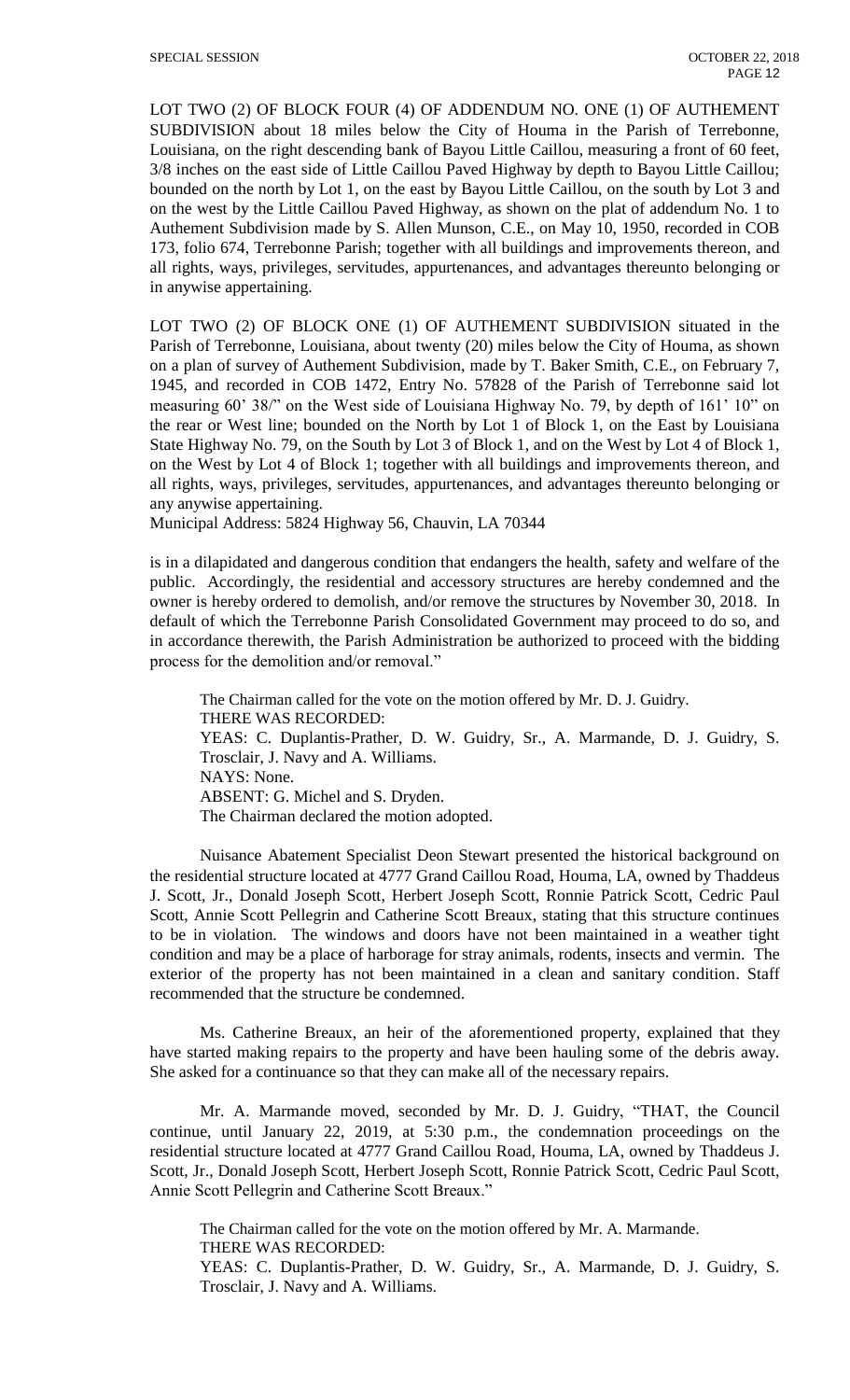NAYS: None. ABSENT: G. Michel and S. Dryden. The Chairman declared the motion adopted.

Nuisance Abatement Specialist Deon Stewart presented the historical background on the residential structure located at 109 J Davis Court, Houma, LA, owned by Marlene Dover Davis, Heath Davis, Nikki Davis Pitre, Seth Davis and Sumer Davis, stating that this structure is no longer in a dilapidated and dangerous condition. Staff recommended that this file be closed.

Mr. A. Marmande moved, seconded by Ms. C. Duplantis-Prather, "THAT, the Council close the condemnation file on the residential structure located at 109 J Davis Court, Houma, LA, owned by Marlene Dover Davis, Heath Davis, Nikki Davis Pitre, Seth Davis and Sumer Davis due to the structure no longer being in a dilapidated and dangerous condition."

The Chairman called for the vote on the motion offered by Mr. A. Marmande. THERE WAS RECORDED: YEAS: C. Duplantis-Prather, D. W. Guidry, Sr., A. Marmande, D. J. Guidry, S. Trosclair, J. Navy and A. Williams. NAYS: None. ABSENT: G. Michel and S. Dryden. The Chairman declared the motion adopted.

Nuisance Abatement Specialist Deon Stewart presented the historical background on the residential structure located at 908 Grinage Street, Houma, LA, owned by Ella Mae Miller and Charles Talley, Sr., stating that some improvements have been made to this structure and it is occupied. It has been confirmed that there are utilities at this location. Staff recommended that this matter be continued until the next hearing scheduled on January 22, 2018.

Mr. Charles Talley, an heir to the property, stated that they are continuing to make repairs to the property to bring it into compliance.

Ms. A Williams moved, seconded by Mr. A. Marmande, "THAT, the Council continue, until January 22, 2019, at 5:30 p.m., the condemnation proceedings on the residential structure located at 908 Grinage Street, Houma, LA, owned by Ella Mae Miller and Charles Talley, Sr."

The Chairman called for the vote on the motion offered by Ms. A. Williams. THERE WAS RECORDED: YEAS: C. Duplantis-Prather, D. W. Guidry, Sr., A. Marmande, D. J. Guidry, S. Trosclair, J. Navy and A. Williams. NAYS: None. ABSENT: G. Michel and S. Dryden. The Chairman declared the motion adopted.

Ad Hoc Attorney Tanner MaGee explained that he no longer needs to be appointed to the aforementioned file because the property owners have responded and are aware of the situation.

Nuisance Abatement Specialist Deon Stewart presented the historical background on the residential and accessory structure located at 124 Price Street, Montegut, LA, owned by Troy Lebouef, stating that this structure continues to be in violation. The exterior of the property has not been maintained in a clean and sanitary condition. The exterior contains tall grass in excess of 12 inches; is a possible place for the harborage of stray animals, rodents, insects and vermin infestations. The exterior walls contain missing and/or rotting materials. The windows and doors have not been maintained in a weather tight condition. The structure is inadequately secured to prevent unauthorized entry and the accessory structure has not been maintained in a clean and sanitary condition. Staff recommended that this structure be condemned.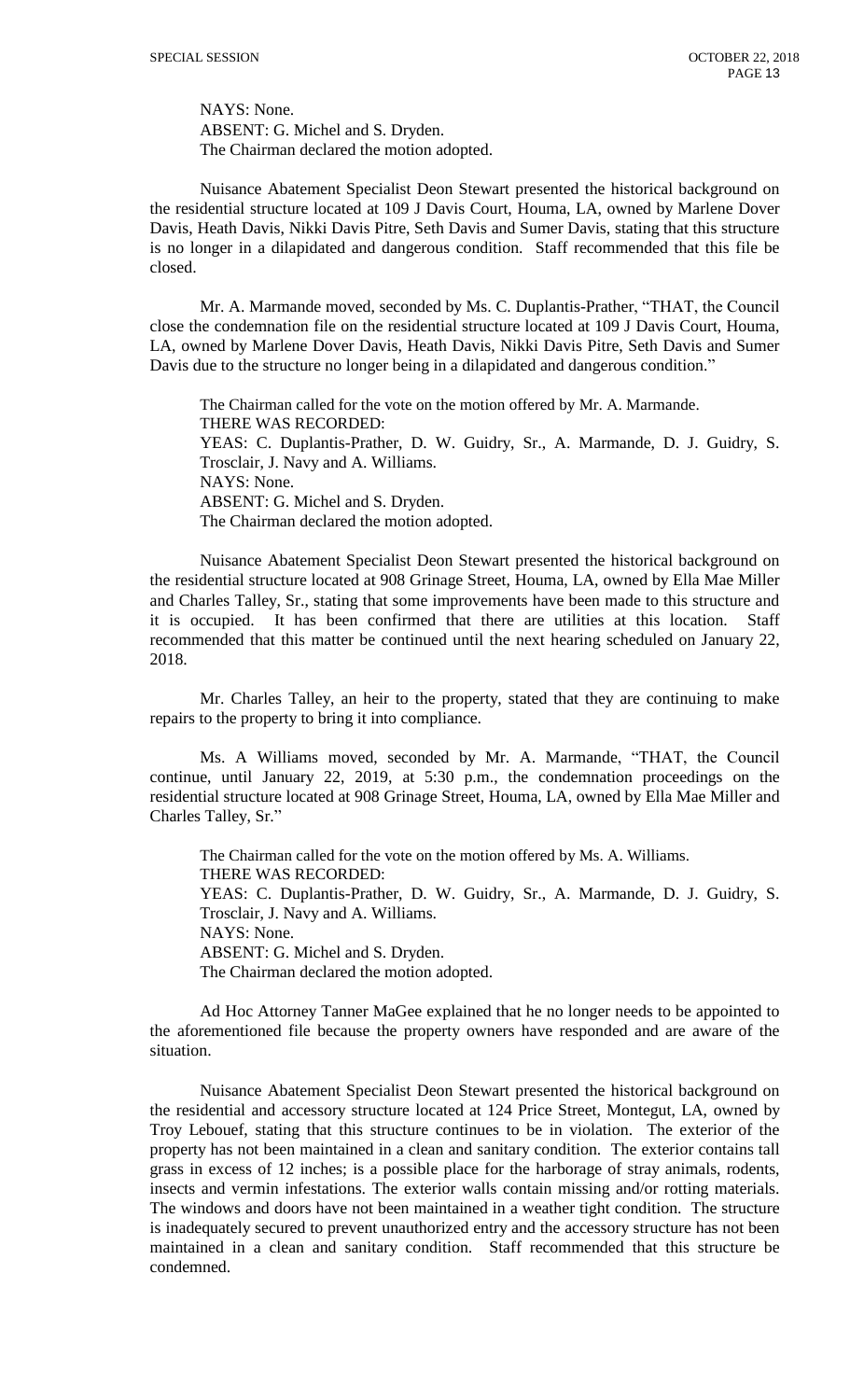Ad Hoc Attorney Tanner MaGee stated that he has not been in contact with any heirs of the aforementioned property.

Mr. D. J. Guidry moved, seconded by Ms. A. Williams, "THAT, the Council find the residential and accessory structure located at 124 Price Street, Montegut, LA owned by Troy Lebouef, per legal description,

LOT TWENTY-FOUR (24) in BLOCK ONE (1) of ADDENDUM NO. 1 TO PRICE SUBDIVISION, being a subdivision of part of property belonging to William Price located in Section 9, T-18-S, R-19-E, Terrebonne Parish, Louisiana, made by T. Baker Smith, C.E., dated September 24, 1957, a plan of which is on file and of record in the Clerk's Office, Parish of Terrebonne, Louisiana; said Lot measuring eight (80') feet front of the South side of Price Street, by depth of its East and West lines of eighty (80'), and having a width on its rear or Southern line of seventy-0nine feet three and one-forth inches (79'  $3 \frac{1}{4}$ "); bounded on the North by Price Street, South by property of William Price, East by property of William Price under lease to United Gas Pipe Line Company, and Wet by Lot 22 in Block1; together with all the rights, ways, privileges, and servitudes thereunto belonging or in anywise appertaining. Municipal address: 124 Price Street, Houma, LA

For title, see Successions of Allie Joseph Robichaux and Wife, Virginia Songe Robichaux – Judgment of Possession filed in Terrebonne Parish in COB 1425, Page 132, Entry 940334; and Succession of Patricia Robichaux Hebert - Judgment of Possession filed in Terrebonne Parish in COB 1429, Page 590, Entry 942485.

is in a dilapidated and dangerous condition that endangers the health, safety and welfare of the public. Accordingly, the residential and accessory structures are hereby condemned and the owner is hereby ordered to demolish, and/or remove the structures by November 30, 2018. In default of which the Terrebonne Parish Consolidated Government may proceed to do so, and in accordance therewith, the Parish Administration be authorized to proceed with the bidding process for the demolition and/or removal."

The Chairman called for the vote on the motion offered by Mr. D. J. Guidry. THERE WAS RECORDED: YEAS: C. Duplantis-Prather, D. W. Guidry, Sr., A. Marmande, D. J. Guidry, S. Trosclair, J. Navy and A. Williams. NAYS: None. ABSENT: G. Michel and S. Dryden. The Chairman declared the motion adopted.

Nuisance Abatement Specialist Deon Stewart presented the historical background on the residential structure located at 705 Eliza Street, Houma, LA, owned by Raymond and Bertha Holmes Griffin, c/o Sarah Holmes, stating this structure continues to be in violation. The exterior of the property has not been maintained in a clean and sanitary condition. The exterior contains tall grass in excess of 12 inches and is a possible place for harborage of stray animals, rodents, insects and vermin infestations. The exterior walls contain missing and/or rotting materials. The windows and doors have not been maintained in a weather tight condition. The structure is inadequately secured to prevent unauthorized entry and the accessory structure has not been maintained in a clean and sanitary condition. Staff recommended that this structure be condemned.

Councilwoman A. Williams stated that she is working with the family and they have contacted an attorney because there are other ongoing issues related to this property. She asked for a continuance to help the family with some of the legal issues surrounding this property.

Ms. A. Williams moved, seconded by Mr. A. Marmande, "THAT, the Council continue, until January 22, 2019, at 5:30 p.m., the condemnation proceedings on the residential structure located 705 Eliza Street, Houma, LA, owned by Raymond and Bertha Holmes Griffin, c/o Sarah Holmes."

The Chairman called for the vote on the motion offered by Ms. A. Williams. THERE WAS RECORDED: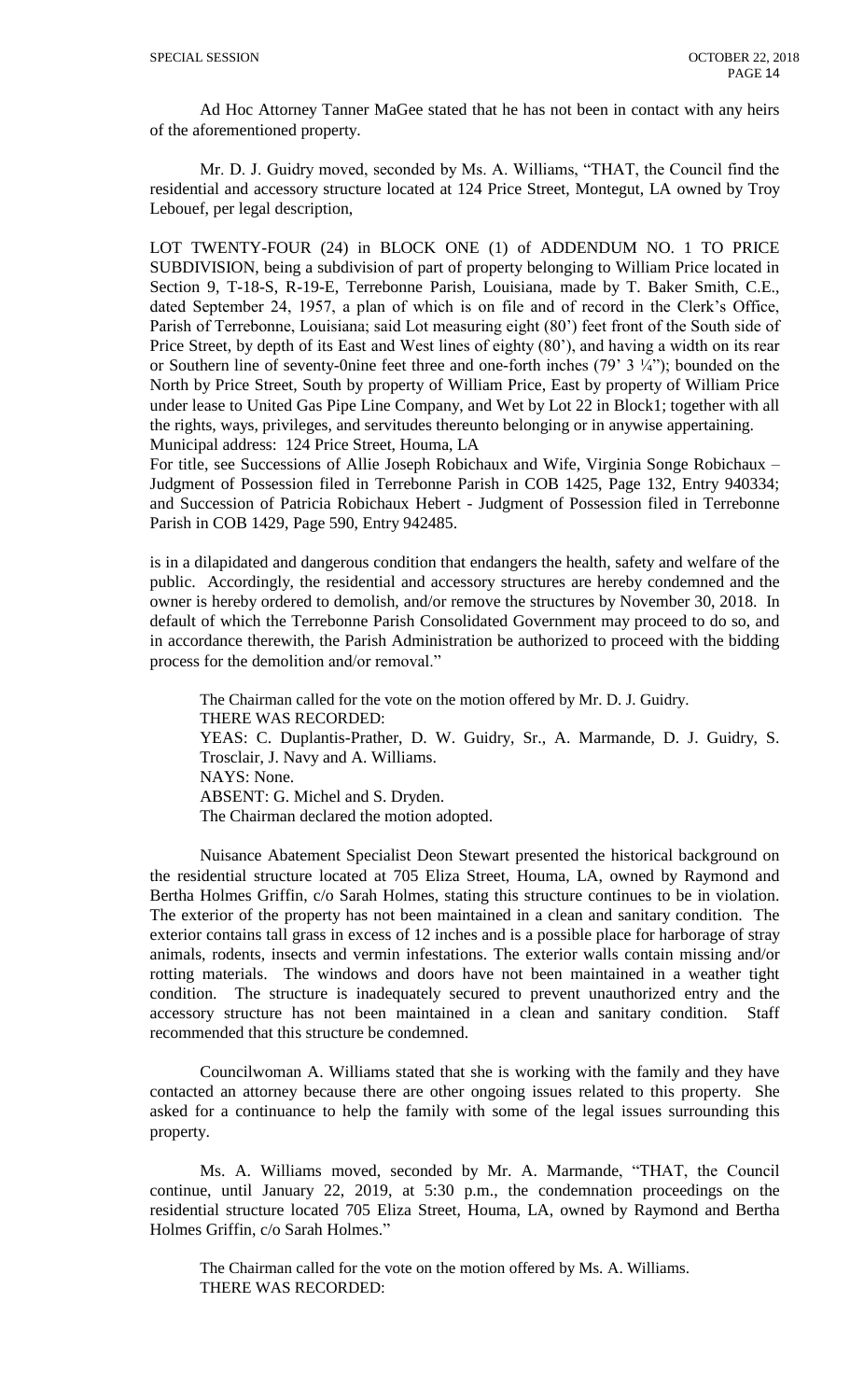YEAS: C. Duplantis-Prather, D. W. Guidry, Sr., A. Marmande, D. J. Guidry, S. Trosclair, J. Navy and A. Williams. NAYS: None. ABSENT: G. Michel and S. Dryden. The Chairman declared the motion adopted.

Ad Hoc Attorney Tanner MaGee stated that he was appointed to aforementioned property and it was properly advertised.

Nuisance Abatement Specialist Deon Stewart presented the historical background on the residential accessory structure located at 3106 Gilbert Street, Houma, LA, owned by Gayle Leboeuf Trahan, Karen Leboeuf, Linda Leboeuf Falgout and Rhonda Leboeuf Vincent, stating this structure continues to be in violation. The exterior of the property has not been maintained in a clean and sanitary condition. The exterior contains tall grass in excess of 12 inches; and is a possible place for harborage of stray animals, rodents, insects and vermin infestations. The exterior walls contain missing and/or rotting materials. The windows and doors have not been maintained in a weather tight condition. The structure is inadequately secured to prevent unauthorized entry and the accessory structure has not been maintained in a clean and sanitary condition. The structure is inundated with junk and trash and staff recommended that the structure be condemned.

Ad Hoc Attorney Tanner MaGee stated that he was able to locate an heir who is present today on the behalf of the family.

An heir of the property explained that electricity and water have been restored to the property and they are in the process of making the necessary repairs.

Mr. D. J. Guidry moved, seconded by Mr. D. W. Guidry, Sr., "THAT, the Council continue, until January 22, 2019, at 5:30 p.m., with the condemnation proceedings on the residential accessory structure located at 3106 Gilbert Street, Houma, LA, owned by Gayle Leboeuf Trahan, Karen Leboeuf, Linda Leboeuf Falgout and Rhonda Leboeuf Vincent."

The Chairman called for the vote on the motion offered by M D. J. Guidry. THERE WAS RECORDED: YEAS: C. Duplantis-Prather, D. W. Guidry, Sr., A. Marmande, D. J. Guidry, S. Trosclair, J. Navy and A. Williams. NAYS: None. ABSENT: G. Michel and S. Dryden. The Chairman declared the motion adopted.

Nuisance Abatement Specialist Deon Stewart presented the historical background on the residential structure located at 404 Jerry Ann Street, Chauvin, LA, owned by Craig Rodrigue, Danita A. Rodrigue, Steve Rodrigue, Kerri Lynn Rodrigue, Destiny Rodrigue and Renee Rodrigue, stating this structure continues to be in violation. The structure appears to have been substantially damaged by fire, resulting in the structure being rendered hazardous to the overall health, safety and welfare to the general public. The windows and doors have not been maintained in a weather tight condition. The structure is inadequately secured to prevent unauthorized entry.

Ms. Renee Rodrigue, an heir of the aforementioned property, stated that the property was inherited and that the family is going to donate the property to another family member for usage.

Mr. D. J. Guidry moved, seconded by Ms. C. Duplantis-Prather, "THAT, the Council continue, until January 22, 2019, at 5:30 p.m., the condemnation proceedings on the residential structure located at 404 Jerry Ann Street, Chauvin, LA, owned by Craig Rodrigue, Danita A. Rodrigue, Steve Rodrigue, Kerri Lynn Rodrigue, Destiny Rodrigue and Renee Rodrigue."

The Chairman called for the vote on the motion offered by Mr. D. J. Guidry. THERE WAS RECORDED: